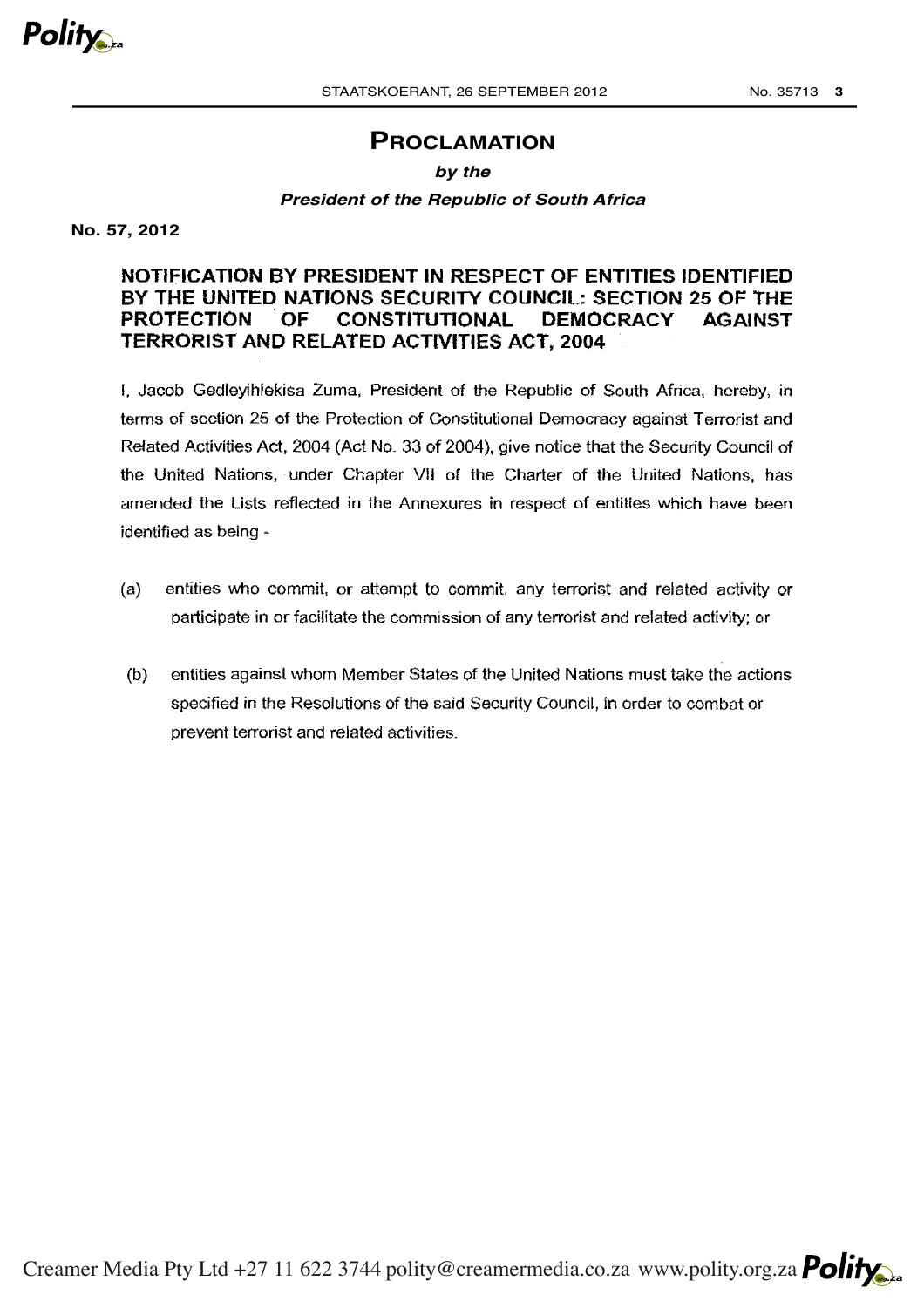

This Proclamation and the Annexure thereto, shall also be published on the South African Police Service Internet website:

## http://www.saps.gov.za

The United Nations Security Council regularly updates the lists in respect of additions and deletions. The updated lists and key thereto are electronically available on the following websites on the Internet:

http://www.un.org/sc/committees/1267/AQlist.html http://www.un.org/sc/committees/1988/List.html http:/lwww\_saps.gov.za (link to above website)

Future deletions or additions to the fists will be published as and when information to that effect is received from the United Nations Security Council.

Signed at..... Pretoria ........ on this 08.day of .. September. Two Thousand and twelve.



By Order of the President -in -Cabinet

EN MIHETHWA

MINISTER OF THE CABINET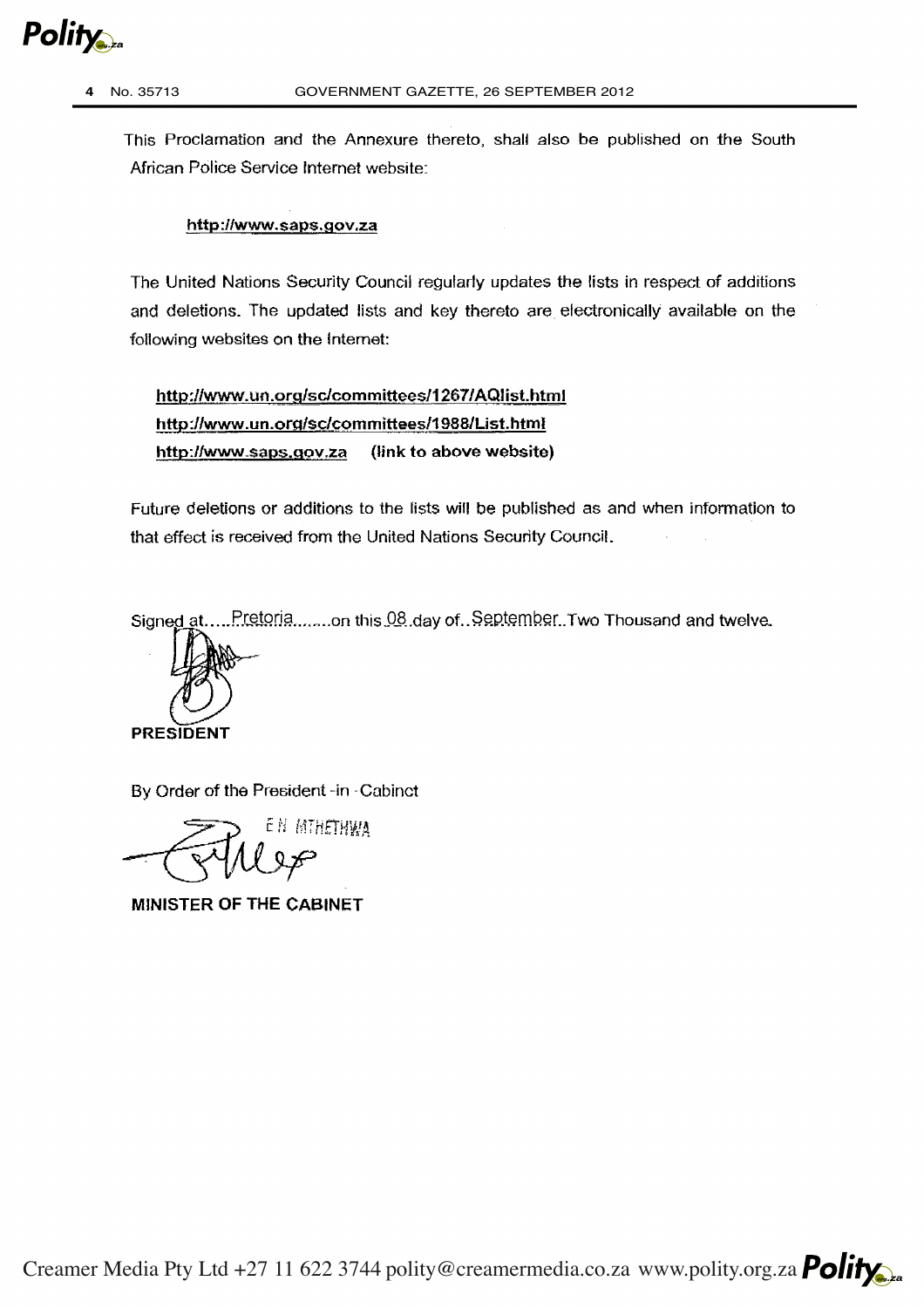

#### ANNEXURE A SECURITY COUNCIL 1988 SANCTIONS COMMITTEE ADDS BAKHT GUL TO ITS SANCTIONS LIST

On 27 June 2012, the Security Council Committee established pursuant to resolution 1988 {2011) approved the addition of the entry specified below to the Committee's Ust {the 1988 Sanctions List) of individuals and entities subject to the assets freeze, travel ban and arms embargo cot out in paragraph 1 uf Security Council resolution 1988 (2011).

#### A. Individuals associated with the Taliban

Tl.G.161.12. Name: 1: BAKHT 2: GUL 3: na 4: na Name (original script): بخث گل

Title: na Designation: na DOS: 1980 POB: Aki Village, Zadran District, Paktiya Province, Afghanistan Good quality a.k.a.: a} Bakhta Gul b) Bakht Gut Bahar c) Shuqib low quality a.k.a.: na Nationality: Afghan Passport no.: na National identification no.: na Address: Miram Shah, North Waziristan, Federally Administered Tribal Areas, Pakistan Listed on: 27 Jun. 2012 Other information: Communications assistant to Badruddin Haqqani {TI.H.151.11). Also coordinates movement of Haqqani insurgents, foreign fighters and weapons in the Afghanistan/Pakistan border area. Belongs to Zadran tribe.

In accordance with paragraph 13 of resolution 1988 (2011 ), the Committee has made accessible on its website the narrative summary of reasons for listing of the above name, at the following URL: http://www.un.org/sc/committeesJ1988/NSTI16112E.shtml.

The Committee's List is updated regularly on the basis of relevant information provided by Member States and international and regional organizations. This is the eighth update of the List in 2012. An updated List is accessible on the Committee's website at the following URL: http://www.un.org/sc!committees/1988/list.shtml.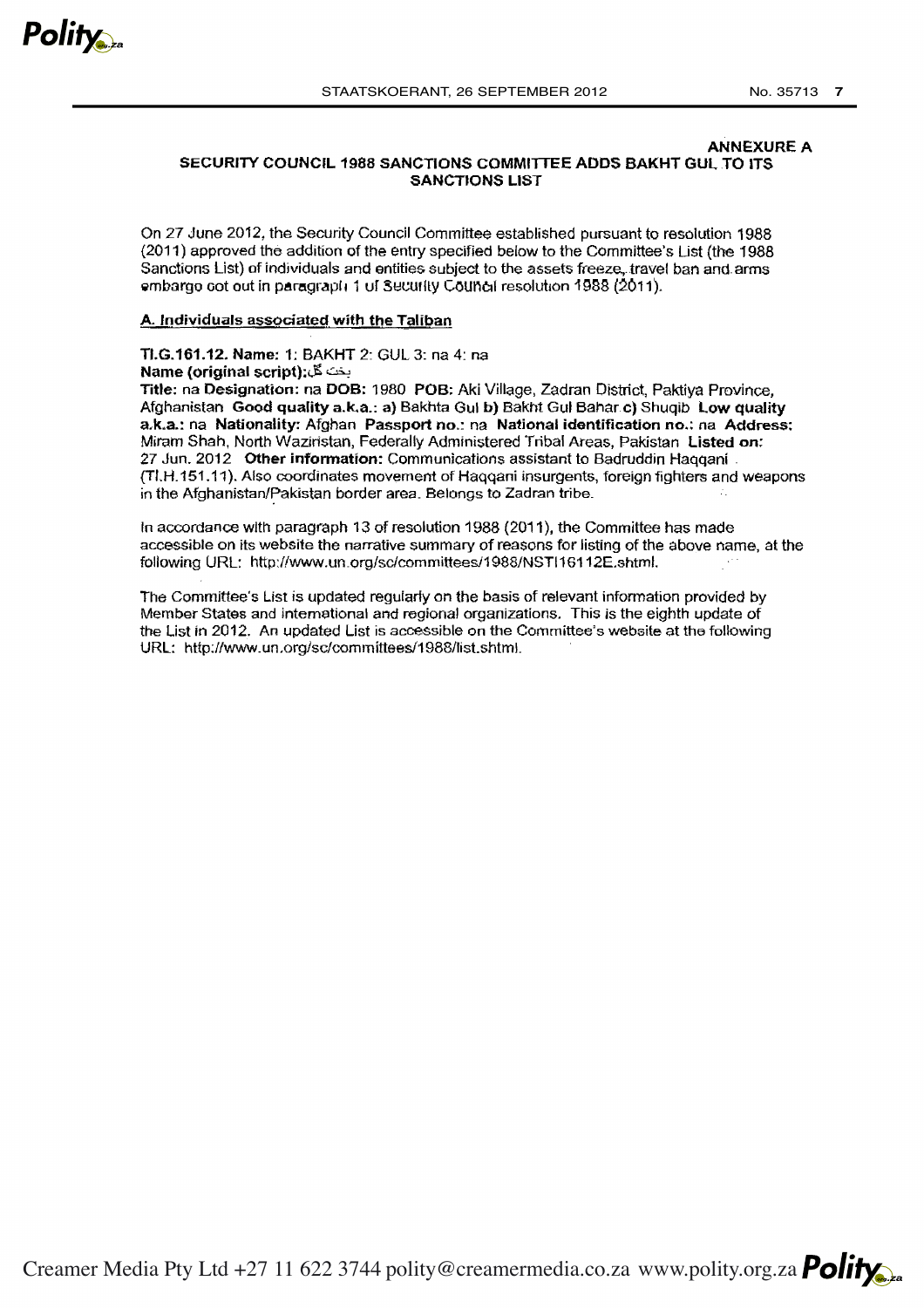

## ANNEXURE B SECURITY COUNCIL 1988 SANCTIONS COMMITTEE ADDS TWO INDIVIDUALS, TWO ENTITIES TO ITS SANCTIONS LIST

On 28 June 2012, the Security Council Committee established pursuant to resolution 1988 (2011) approved the addition of the four entries specified below to the Committee's List (the 1988 Sanctions List) of individuals and entities subject to the assets freeze, travel ban and arms embargo set out in paragraph 1 of Security Council resolution 1988 (2011 ). ·,

#### A. Individuals associated with the Taliban

TI.A.162.12. Name: 1: ABDUL SATAR 2: ABDUL MANAN 3: na 4: na Name (original script): عبد الستار. عبد المنان

Title: Haji. Designation: na DOB: 1964 POB: a) Mirmandaw village, Nahr-e Saraj District, Helmand Province, Afghanistan b) Mirmadaw village, Gereshk District, Helmand Province, Afghanistan c) Qilla Abdullah, Baluchistan Province, Pakistan Good quality a.k.a.: a) Haji Abdul Sattar Barakzai b) Haji Abdul Satar c) Haji Satar Barakzai d) Abdulasattar Low quality a.k.a.: na Nationality: na Passport no.: Pakistan passport number AM5421691 expires on 11 Aug. 2013 National identification no.: a) Pakistan National Identification number 5420250161699 b). Afghan National ldeniification number 585629 Address: a) Kachray Road, Pashtunabad, Quetta, Baluchistan Province, Pakistan b) Nasrullah Khan Chowk, , Pashtunabad Area. Baluchistan Province, Pakistan c) Chaman, Baluchistan Province, Pakistan d) Abdul Satar Food Shop, Ayno Mina 0093, Kandahar Province, Afghanistan Listed on: 29 Jun. 2012 Other information: Co-owner of Haji Khairullah Haji Sattar Money Exchange (TE.H.1.12.) and associated also with Khairullah Barakzai (TLK 163.12\_)\_ Belongs to Barakzai tribe. Father's name is Hajji 'Abd-ai-Manaf\_

TI.K.163.12. Name: 1: KHAIRULLAH 2: BARAKZAI 3: KHUDAI NAZAR 4: na Name (original script): خورالله باركزى خداى نظر

Title: Haji Designation: na DOB: 1965 POB: a) Zumbaleh village, Nahr-e Saraj District, Helmand Province, Afghanistan b) Mirmadaw village, Gereshk District, Helmand Province, Afghanistan c) Qilla Abdullah, Baluchistan Province, Pakistan Good quality a.k.a.: a) Haji Khairullah b) Haji Khair Ullah c) Haji Kheirullah d) Haji Karimullah e) Haji Khair Mohammad Low quality a.k.a.: na Nationality: na Passport no.: Pakistan passport number BP4199631 expires on 25 Jun. 2014 National identification no.: Pakistan National Identification number 5440005229635 Address: Abdul Manan Chowk, Pashtunabad, Quetta, Baluchistan Province Listed on: 29 Jun. 2012 Other information: Co-owner of Haji Khairullah Haji Sattar Money Exchange (TE.H\_1.12.) and associated also with Abdul Satar Abdul Manan (TI.A.162.12.}. Belongs to Barakzai tribe\_ Father's name is Haji Khudai Nazar. Alternative father's name is Nazar Mohammad\_

#### B. Entities and other groups and undertakings associated with the Taliban

TE.H.1.12. Name: HAJI KHAIRULLAH HAJI SATTAR MONEY EXCHANGE Name (original script): صرافي حاجي خيرالله و حاجي ستار

A.k.a.: a) Haji Khairullah-Haji Sattar Sarafi b) Haji Khairu!lah and Abdul Sattar and Comnany c:\ Haii Khairullah Monov Evohongo d) Unji l/boir Ulloh MtBU) 'fintitu #) Haji Salam Hawala f) Haji Hakim Hawala g) Haji Alim Hawala F.k.a.: na Address: a) Branch Office 1: i) Chohar Mir Road, Kandahari Bazaar, Ouetta City, Baluchistan Province, Pakistan; ii) Room number 1, Abdul Sattar Plaza, Hafiz Saleem Street, Munsafi Road, Quetta, Baluchistan Province, Pakistan iii) Shop number 3, Dr. Bano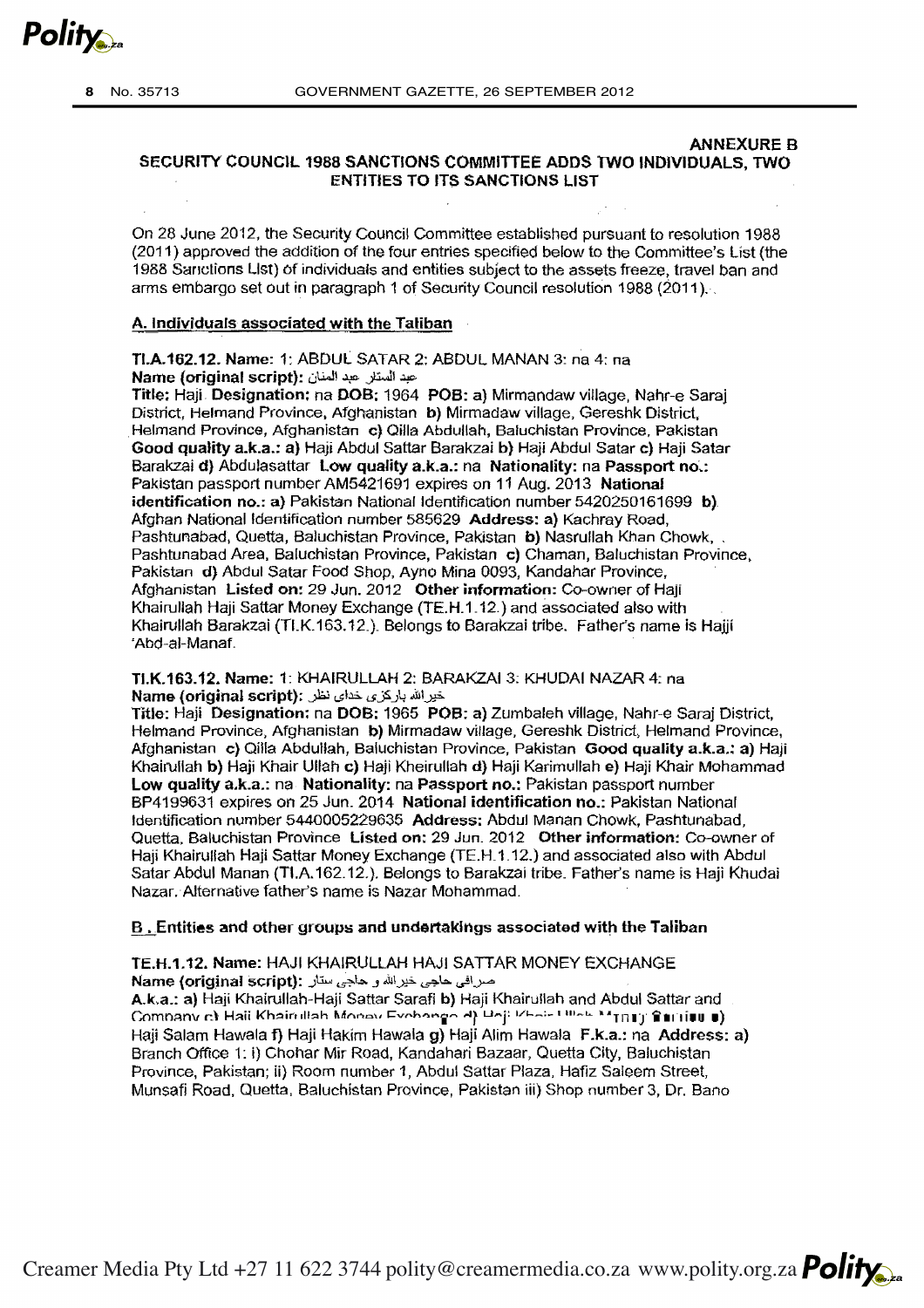Road, Quetta, Baluchistan Province, Pakistan iv) Office number 3, Near Fatima Jinnah Road, Dr. Bano Road, Ouetta, Baluchistan Province, Pakistan v) Kachara Road, Nasrullah Khan Chowk, Ouetta, Baluchistan Province, Pakistan vi)"Wazir Mohammad Road, Quetta, Baluchistan Province, Pakistan; b) Branch Office 2: Peshawar, Khyber Paktunkhwa Province, Pakistan; c) Branch Office 3: Moishah Chowk Road, Lahore, Punjab Province, Pakistan; d) Branch Office 4: Karachi, Sindh Province, Pakistan; e) Branch Office 5: i) Larran Road number 2, Chaman, Baluchistan Province, Pakistan ii) Chaman Central Bazaar, Chaman, Baluchistan Province, Pakistan f) Branch Office 6: i) Shop number 237, Shah Zada Market (also known as Sarai Shahzada), Kabul, Afghanistan ii) Shop number 257. 3rd Floor. Shah Zada Market (also known as Sarai Shahzada), Kabul, Afghanistan g) Branch Office 7: i) Shops number 21 and 22, 2nd Floor, Kandahar City Sarafi Market, Kandahar City, Kandahar Province, Afghanistan ii) New Sarafi Market, 2nd Floor, Kandahar City, Kandahar Province, Afghanistan iii) Safi Market. Kandahar City, Kandahar Province, Afghanistan h) Bran'ch Office 8: Gereshk City, Nahr-e Saraj District, Helmand Province, Afghanistan i) Branch Office 9: i) Lashkar Gah Bazaar, Lashkar Gah. Lashkar Gah District, Helmand Province. Afghanistan ii) Haji Ghulam Nabi Market, 2nd Floor. Lashkar Gah District, Helmand Province, Afghanistan j) Branch Office 10: i) Suite numbers 196-197, 3rd Floor, Khorasan Market, Herat City, Herat Province, Afghanistan ii) Khorasan Market, Shahre Naw. District 5, Herat City, Herat Province, Afghanistan k) Branch Office 11: i) Sarafi Market, Zaranj District, Nimroz Province, Afghanistan ii) Ansari Market, 2nd Floor. Nimroz Province, Afghanistan 1) Branch Office 12: Sarafi Market, Wesh, Spin Boldak District. Afghanistan m) Branch Office 13: Sarafi Market, Farah, Afghanistan n} Branch Office 14: Dubai, United Arab Emirates o} Branch Office 15: Zahedan, Iran p) Branch Office 16: Zabul, Iran Listed on: 29 Jun. 2012 Other information: Pakistan National Tax Number: 1774308; Pakistan National Tax Number: 0980338; Pakistan National Tax Number: 3187777; Afghan Money Service Provider License Number: 044. Haji Khairullah Haji Sattar Money Exchange was used by Taliban leadership to transfer money to Taliban commanders to fund fighters and operations in Afghanistan as of 2011. Associated with AbdUl Sattar Abdul Manan (TI.A.162.12.) and Khairullah Barakzai Khudai Nazar (TI.K.163.12.).

## TE.R.2.12. Name: ROSHAN MONEY EXCHANGE

#### Name (original script); صرافی روشان

A.k.a.: a) Roshan Sarafi b) Roshan Trading Company c) Rushaan Trading Company d) Roshan Shirkat e) Maulawi Ahmed Shah Hawala f) Mullah Ahmed Shah Hawala g) Haii Ahmad Shah Hawala h) Ahmad Shah Hawala F.k.a.: na Address: a) Branch Office 1: i) Shop number 1584, Furqan (variant Fahr Khan) Center, Chalhor Mal Road,Quetta, Baluchistan Province, Pakistan ii) Flat number 4, Furqan Center, Jamaluddin Afghani Road, Ouetta, Baluchistan Province, Pakistan iii) Office number 4, 2nd Floor , Muslim Plaza Building, Doctor Banu Road, Ouetta, Baluahistan Province. Pakistan iv) Cholmon Road, Quetta, Baluchistan Province, Pakistan v) Munsafi Road, Quetta, Baluchistan Province, Pakistan vi) Shop number 1, 1st Floor, Kadari Place, Abdul Samad Khan Street (next to Fatima Jena Road), Ouetta, Baluchistan Province, Pakistan b)· Branch Office 2: i) Safar Bazaar, Garmser District, Helmand Province, Afghanistan ii) Main Bazaar, Safar. Helmand Province. Afghanistan c) Branch Office 3: i) Haji Ghulam Nabi Market, Lashkar Gah, Helmand Province, Afghanistan ii) Money Exchange Market, Lashkar Gah, Helmand Province, Afghanistan iii) Lashkar Gah Bazaar, Helmand Province. Afghanistan d) Branch Office 4: Hazar Joft, Garmser District, Helmand Province, Afghanistan e) Branch Office 5: lsmat Bazaar, Marjah District, Helmand Province, Afghanistan e) Branch Office 6: Zaranj,· Nimruz Province, Afghanistan f) Branch Office 7: i) Suite number 8, 4th Floor, Sarafi Market. District number 1, Kandahar City, Kandahar Province, Afghanistan ii) Shop number 25, 5th Floor, Sarafi Market, Kandahar City, Kandahar District, Kandahar Province, Afghanistan g) Branch Office 8: Lakri City, Holmand Province, Afghanistan h) Branch